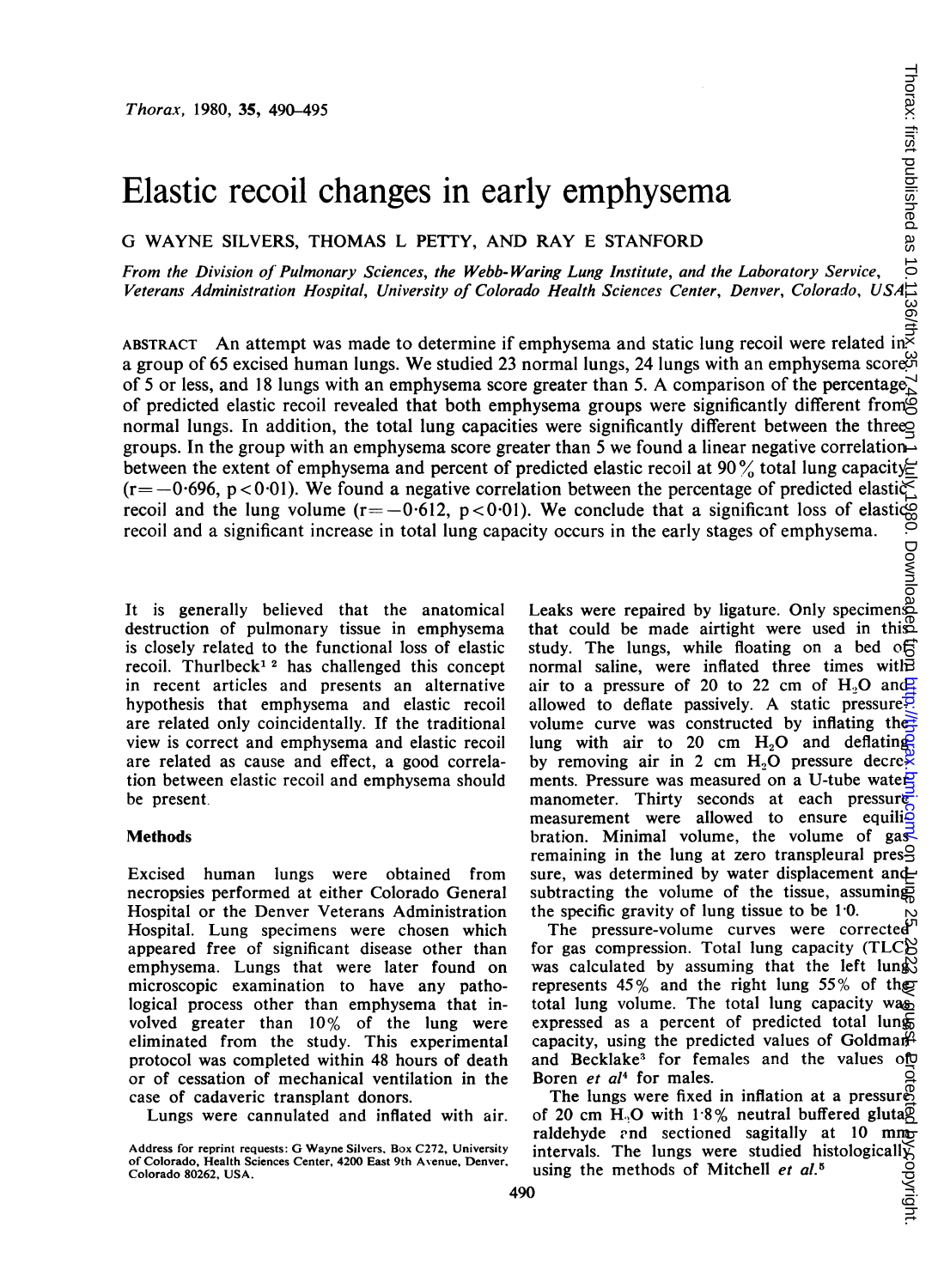#### Elastic recoil changes in early emphvsema

An emphysema score was established for each lung by a modification of the method of Thurlbeck et  $al$ ,<sup>6</sup> using a series of 20 standardised photographs representing differing degrees of destruction. The score for the degree of destruction was increased by 5, 10, or 20 points, respectively, if mild, moderate, or severe fenestration of alveolar walls in grossly normal portions of lung was noted microscopically. Only five of the 65 cases studied were altered by the fenestration reading. All specimens were scored indepently of the other studies.

#### Results

The lungs were divided into three groups based on the amount of anatomical emphysema present. The normal group consisted of 23 lungs without any discernible emphysema by gross or microscopic observation. The emphysematous lungs were divided into two groups, one with emphysema score of trace to 5, and the other with score greater than 5. The greater than 5 group ranged from a score of 10 to 85 with a mean of  $39.7 \pm 4.9$  SEM. The sex and age distribution of each group is shown in table 1. Because of obvious age differences among the groups studied, we have expressed elastic recoil as a percentage of predicted recoil at specific volumes of total lung capacity (Pst(l) x, where  $x = %$  total lung capacity). We have used the

Table <sup>1</sup> Sex and age distribution of three groups studied

|                          | Normal | Trace-grade<br>5 emphysema | > Grade 5 emphysema |
|--------------------------|--------|----------------------------|---------------------|
| Men                      | 14     | 17                         | 16                  |
| Women                    | 9      |                            | 2                   |
|                          |        |                            |                     |
| Total                    | 23     | 24                         | 18                  |
| Age (yr) $33.0 \pm 15.9$ |        | $47.8 + 14.6$              | $65.4 \pm 12.7$     |

Table 2 Percentage of predicted static lung  $recoil  $\pm SEM$$ 

|    | <i><b>XTLC</b></i> Normal    |                             | $\leq$ Grade 5 emphysema $\,$ > Grade 5 emphysema |
|----|------------------------------|-----------------------------|---------------------------------------------------|
|    | After data of Knudson et al? |                             |                                                   |
| 50 | $44.3 + 2.9$                 | $29.2 \pm 2.6^*$            | $16.0 + 1.8$ *1                                   |
| 60 |                              | $48.9 + 2.8$ $34.9 + 2.4$ * | $22.0 + 2.2$ *†                                   |
| 70 | $54.0 + 2.7$                 | $42.6 + 2.2$ *              | $27.7 + 2.2$ **                                   |
| 80 | $59.5 + 2.3$                 | $49.9 + 1.9*$               | $36.1 + 1.9$ *†                                   |
| 90 | $64.8 + 1.7$                 | $581 + 1.5*$                | $49.8 + 1.6$ *†                                   |
|    | From Bode et al              |                             |                                                   |
| 50 | $56.0 + 3.0$                 | $42.2 + 3.2*$               | $38.2 + 6.1*$                                     |
| 60 | $55.8 + 2.4$                 | $46.2 + 2.51$               | $40.2 + 4.8*$                                     |
| 80 | $62.2 + 2.1$                 | $56.0 + 1.71$               | $45.8 + 2.3$ **                                   |

Different from normal  $p < 0.01$ .

Different from  $\le$  grade 5 emphysema p < 0.01.

 $\ddagger$  Different from normal  $p < 0.05$ .

Table 3 Percentage of predicted h value  $\pm$  SEM (after Turner et al<sup>11</sup>)

| Normal         | $\leq$ Grade 5 empliysema | > Grade 5 emphysema |
|----------------|---------------------------|---------------------|
| $54.3 \pm 2.6$ | $43.5 + 2.91$             | $28.2 + 6.3*$       |

\* Different from normal  $p < 0.01$ .

 $\dagger$  Different from normal  $p < 0.02$ .

data of Knudson et  $al^7$  and of Bode et  $al^8$  for predicted Pst(l).

By one-way analysis of variance,<sup>9</sup> the elastic recoil was decreased in the trace-grade 5 group compared to the normal group  $(p<0.01)$  at all volumes studied and in the grade 5 or greater group was statistically different from normal and the trace-grade 5 group  $(p<0.01)$  at all volumes examined when using regression curves obtained from the data of Knudson et  $al$ <sup>7</sup> (table 2). When using the prediction data of Bode  $et$   $al$ ,<sup>8</sup> the two emphysema groups were statistically different from normal at Pst(l) 50, 60, and 80% of total lung capacity (table 2). Only at Pst(l) 80% was the greater than 5 emphysema group significantly different from trace-grade 5 emphysema group.

The expiratory pressure-volume curves were fitted with a single exponential function after the method of Salazar and Knowles.10 To correct for age we have used the data of Turner et  $al$ .<sup>11</sup> A multiple comparisons test reveals <sup>a</sup> significant difference when comparing the two emphysema groups with the normal lungs  $(p<0.03)$  (table 3). Surprisingly, there was no significant difference between the two emphysema groups.

The total lung capacities were different for each group (fig 1). An analysis of variance shows that the percentage predicted TLC differed significantly  $(p<0.02)$  between the three groups.

In order to gain some insight into the relationship of emphysema and elastic recoil, we correlated the extent of emphysema against Pst(l) x in the greater than grade 5 emphysema group of lungs. There was a negative correlation which was significant ( $p < 0.05$ ) at Pst(l) 80, 90% of TLC using the data of Knudson et  $al^7$  for predicted data. The plot of the data at Pst(l) 90% is shown in fig 2.

When the volume of the lungs expressed as <sup>a</sup> percentage of predicted TLC is related to elastic recoil as a percentage of predicted using the regression curves of Knudson et  $al<sup>7</sup>$  there is a significant correlation ( $p < 0.05$ ) at Pst(1) 50 and <sup>90</sup> % of TLC. The plot of the data at Pst(l) 90% is shown in fig 3.

Ouir data were also compared with Niewoehner et  $al^{12}$  by obtaining  $\alpha_1$  which describes the elastic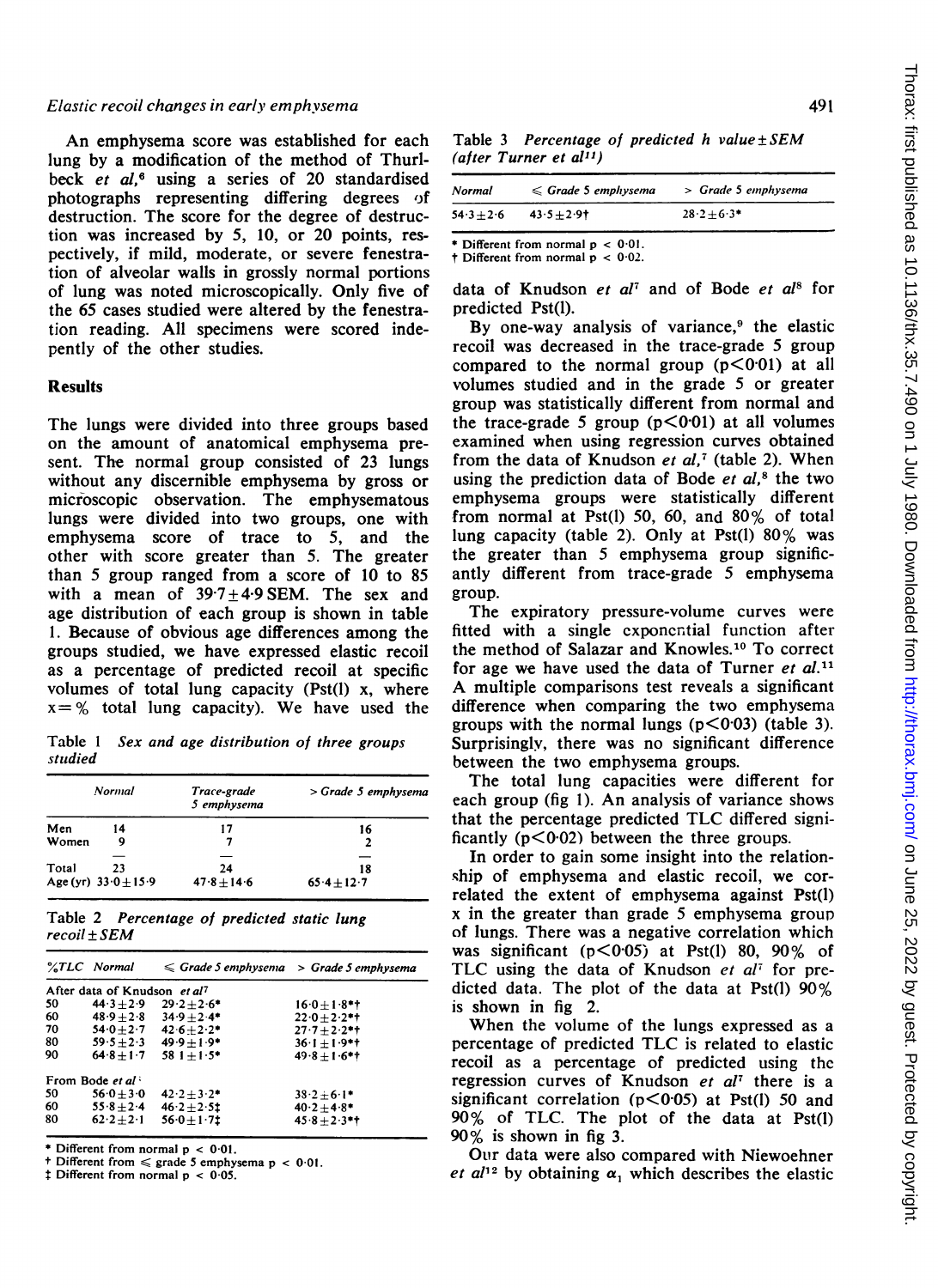



Fig <sup>1</sup> Mean percentage predicted total lung capacity  $+SEM$  is shown for the three lung groups examined  $(p < 0.02$  between all three groups).



Fig 2 Percentage of predicted elastic lung recoil at  $90\%$ total lung capacity after Knudson et al<sup>7</sup> is plotted against the score of emphysema for the  $> 5$  emphysema group  $(r = -0.696, p < 0.01, \triangleq$  = > grade 5 emphysema).



Fig 3 Volumes of the lungs as a percentage of predicted total lung capacity (TLC) is plotted against elastic recoil as a percentage of predicted elastic recoil at 90 $\%$ total lung capacity  $(r = -0.612, p < 0.01, \triangleq 0.5)$ 5 emphysema). The predicted recoil values are after Knudson et al.7

properties of a lung independent of lung size,  $(fig 4)$ . Nine of the greater than 5 emphysema  $\frac{1}{2}$  groups and 14 of the less than grade 5 emphy-<br>Single 5 sema group were below the 2 SEE for normal Normal  $\geq$  Grade 5 > Grade 5 sema group were below the 2 SEE for normal

#### Discussion

Frank and associates found that older subjects. demonstrated less lung elastic recoil<sup>13</sup> than<sup> $\overline{\times}$ </sup> younger subjects.<sup>14</sup> Permutt and Martin,<sup>15</sup> however, concluded that there was no change of elastic recoil of the lung with age. Other studies since then have concluded that the decrease in lung elastic recoil is a function of  $a$ ging<sup>7 8 11 16</sup> <sup>19</sup> in living subjects as well as studies of excised $\equiv$ normal human lungs.<sup>12</sup> A decrease in elastic<sub>o</sub> recoil has also been shown to be associated with  $\mathfrak{D}$ advanced anatomical emphysema<sup>20-22</sup> as well as in mild emphysema from excised lungs.<sup>12</sup> Our study would support these earlier observations but raises the question whether emphysema i $g$ the sole cause of the loss of elastic recoil in addition to normal aging.

The data we obtained from the excised lungs are comparable with data from live subjects. $\overline{P}$ We have compared the Pst(l) 50% obtained from all lungs against the transpulmonary pressure  $a\ddot{\Omega}$ 50% of the total lung capacity reported by Turner et al<sup>11</sup> (fig 5). All of the points fall at  $\log$ or below the regression line, and all but three are within the  $-2$  SEE. Although the data of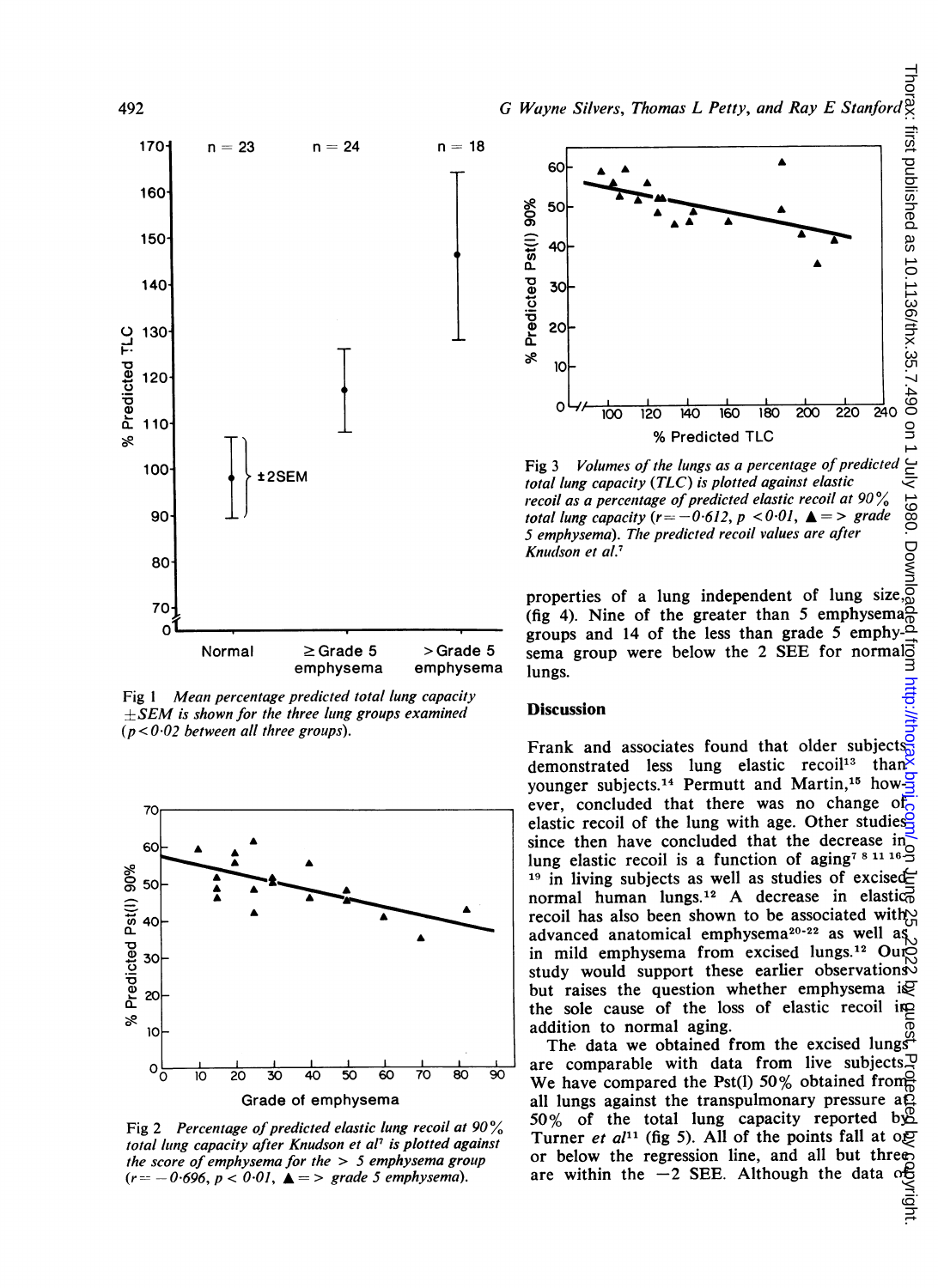

Turner and associates<sup>11</sup> included smokers and former smokers and therefore may contain data from subjects with mild emphysema. The purpose of this comparison is to demonstrate that the values we obtained are within limits seen in living subjects. These data are also similar to values obtained by Niewoehner et  $al^{12}$  from excised normal human lungs.

The low elastic recoil in excised lungs when compared to intact lungs suggests that excised lung TLC may be greater than in vivo TLC. Examination of the TLC of the normal lungs we have examined would indicate that our measurements of TLC agree very well with predicted



Fig 5 Comparison of elastic lung recoil at  $50\frac{6}{6}$  total lung capacity and age, symbols as in fig 4. Solid lines are the mean and  $\pm$  SEE of Turner et al.<sup>11</sup>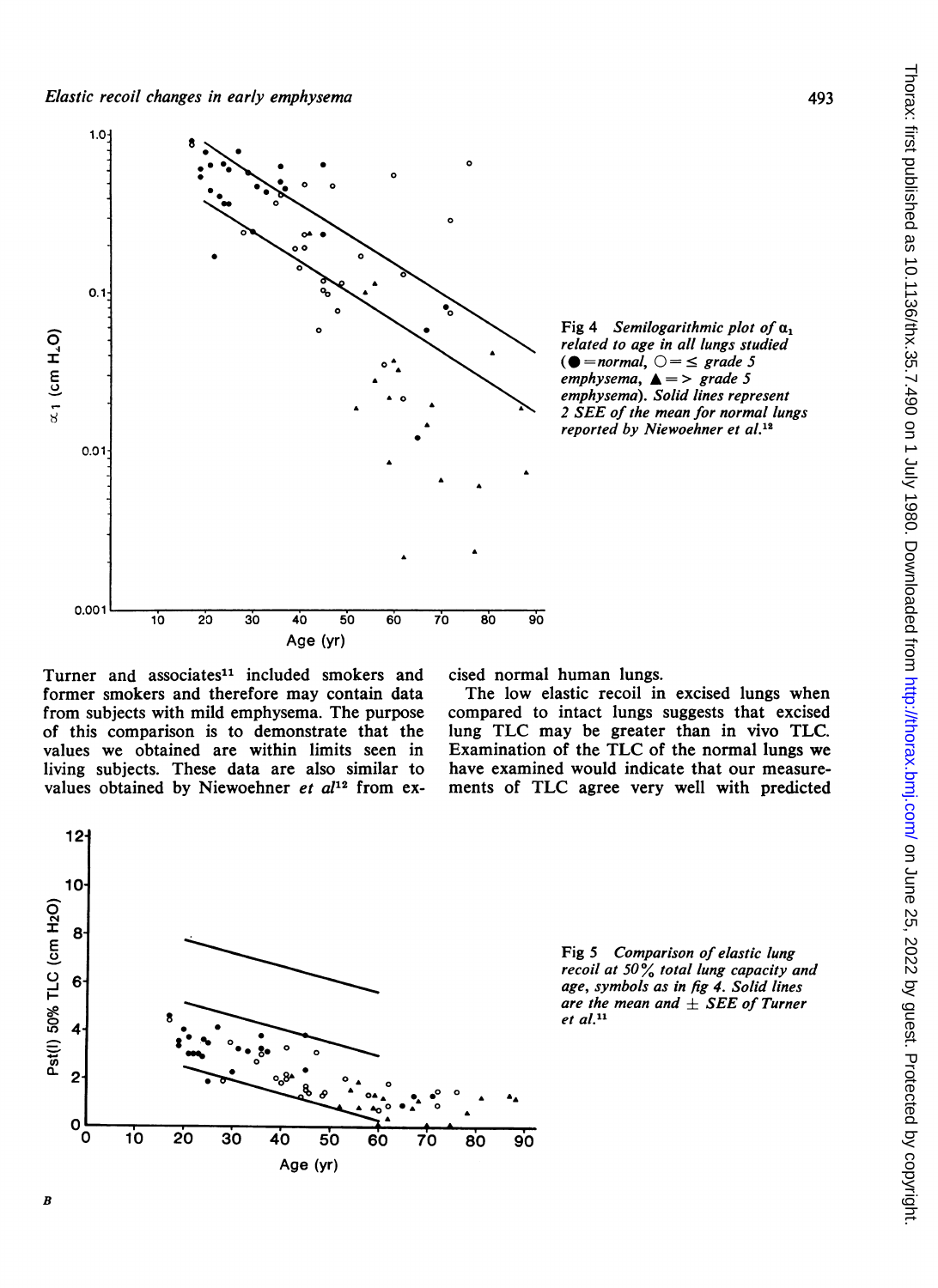## values. Thurlbeck concluded from a study of the comparison of TLC of human lungs fixed at necropsy with formalin at transpulmonary pressure of 25 cm of water were similar to their TLC assessed radiologically.2 That study included lungs without emphysema as well as lungs with emphysema ranging from a score of <sup>1</sup> to greater than 65. Niewoehner and associates'2 have commented that excised lung pressure volume characteristics may more realistically describe the properties of the lung since chest wall characteristics and oesophageal balloon error are eliminated.

Since there is a difference in the sizes and volumes of the lungs we have studied, we have also used the method of Niewoehner and associates'2 which expresses the elastic properties of a lung independent of lung size and volume,  $\alpha_1$ (fig 5). Our study would support the observations of Niewoehner et  $al^{12}$  that pressure-volume curve differences can be detected in mild emphysema and this difference is caused by elastic characteristics.

Our study tested the hypothesis that mild emphysema can be detected by pressure-volume curves by comparing elastic recoil data from normal subjects with lungs with only minimal anatomic emphysema—that is, grade 5 or less compared in turn to a group with various degrees of advanced emphysema. We found that the group with minimal emphysema did have reduced elastic recoil compared to normal subjects when we expressed the static lung recoil as a percentage of predicted. It would thus appear from our data that changes in elastic recoil occur early with anatomical emphysema.

If emphysema and elastic recoil are related as cause and effect then a good correlation between the amount of emphysema and the loss of elastic recoil should be present. Linear correlations made between the grade of emphysema and the percentage of predicted elastic recoil at Pst(l) 90% did reveal a significant negative correlation  $(r=-0.696)$ , but this correlation was not as strong as one would have expected if the loss of elastic recoil was directly related to the extent of emphysema. The predicted elastic recoil used for these correlations were after Knudson et al.<sup>7</sup>

Thurlbeck has speculated that since mean linear intercept was increased in a group of excised human lungs with mild emphysema compared with normal lungs, but the mean alveolar surface area corrected for an arbitrary lung volume of five litres was not altered, this suggested an increased lung volume.23 More recently he has suggested that a change in lung volume

# G Wayne Silvers, Thomas L Petty, and Ray E Stanford

in patients with equivocal or mild degrees ot anatomical emphysema could account for the mechanical property changes described with age in living subjects.<sup>2</sup> The data from the present study would support Thurlbeck's notion-that is to say, the increase in lung volume in the group with minimal emphysema is out of proportion to the extent of emphysema. The greater volume of the lungs noted at a given distending pressuremust be derived from altered elasticity.

Although we found differences in percentages predicted TLC among the three groups examined $\vec{\xi}$ the possibility remained that excised human lungs demonstrate an increase in percentage pre $\sim$ dicted TLC with age. Since age differences were present in the groups studied we tested the normal group with respect to percentage predicted TLC and age. No significant correlation was found ( $r=0.13$ ,  $p>0.05$ ). It is therefore possible that changes in elastic recoil and lung volume, may precede the development of emphysema ase judged by light microscopy. The greater thangrade 5 group did show a correlation with the percentage predicted TLC and score of emphysion sema ( $r=0.618$ ,  $p<0.01$ ). This agrees with Thurl $\approx$ beck's data.<sup>2</sup> on June 25, 2022 by guest. Protected by copyright. <http://thorax.bmj.com/> Thorax: first published as 10.1136/thx.35.7.490 on 1 July 1980. Downloaded from

The cause of changes in elastic recoil in adulg human non-emphysematous lungs is yet to be fully understood. Previous chemical analysis of lung elastin content of human lungs have de $\overline{z}$ monstrated either an increase or constant amount of elastin in aging lungs.<sup>24-27</sup> Recent studies in aging mice however, suggest that lung elasting content decreases with age.<sup>28</sup> Those authors<sup>2</sup> believed that pseudoelastin could account for the findings in human lungs where elastin content. was found to be increased or remained constants with age. This suggests that elastin in human lungs may decrease with age.

A study of elastic fibres of normal human lungs and lungs with mild emphysema,  $1-10\frac{1}{10}$ by point count, demonstrate that no differences in total fibre length and diameter exist.29 This would indicate that loss of elastic recoil is not the result of a simple loss of elastic fibres.

Our results show that elastic recoil in lungs with minimal emphysema is reduced and the total lung capacity is increased when compared  $\overline{t}$ normal subjects. Since these changes are out of proportion to the degree of emphysema present<sub>u</sub> we conclude that the loss of elastic recoil is not caused entirely by emphysema. Our results sug $\overline{2}$ gest that emphysema and elastic recoil are not related as cause and effect and that they may be related only coincidentally.

This notion is also consistent with the concepts<br> $\frac{1}{2}$ <br> $\frac{1}{2}$